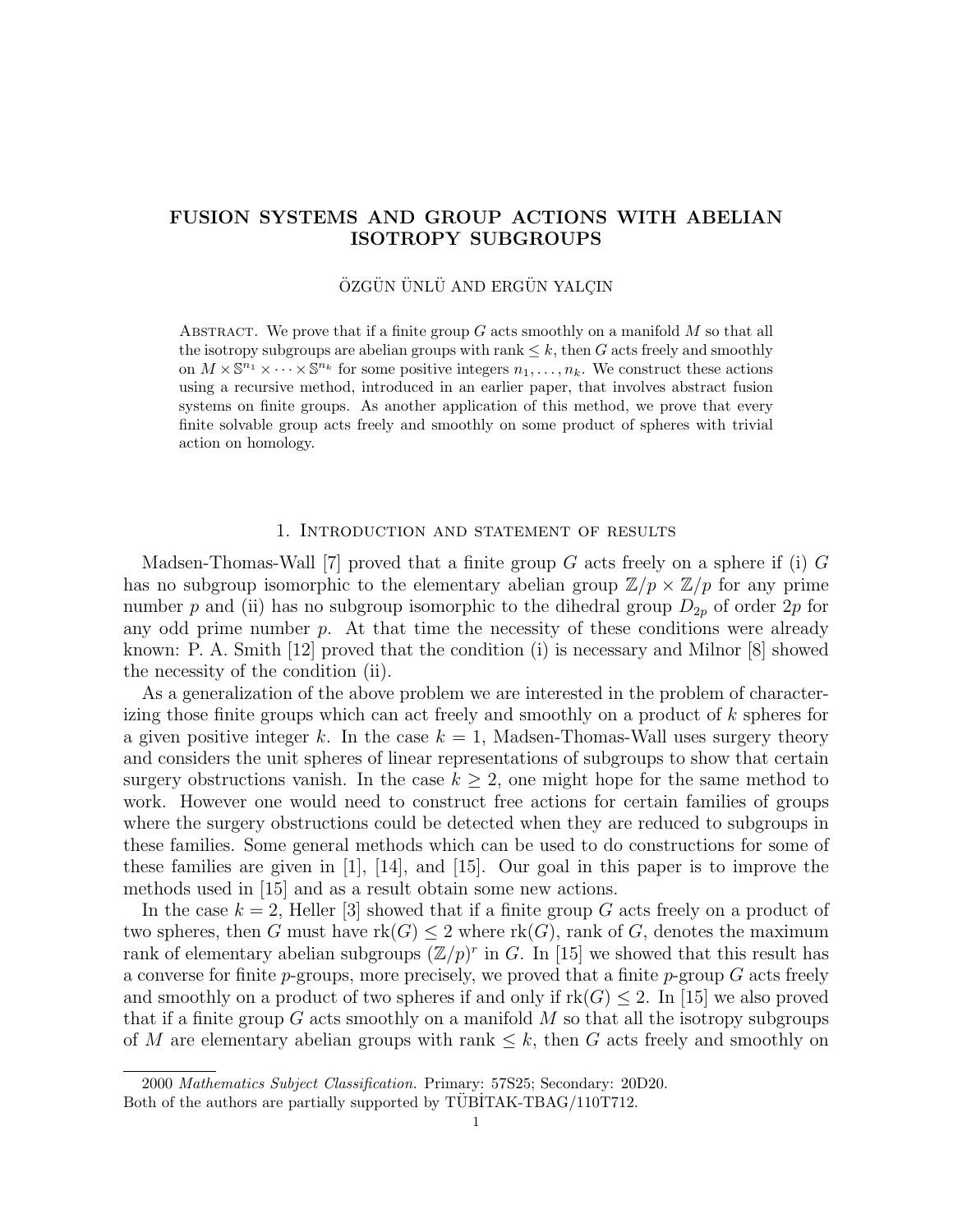$M \times \mathbb{S}^{n_1} \times \cdots \times \mathbb{S}^{n_k}$  for some positive integers  $n_1, \ldots, n_k$ . This, in particular, implies that every extra-special p-group of rank  $k$  acts freely and smoothly on a product of  $k$  spheres.

To prove the results mentioned above, in [15] we introduced a recursive method for constructing group actions on products of spheres. The main idea of this recursive method is to start with an action of a group  $G$  on a manifold  $M$  and obtain a new action of  $G$ on  $M \times \mathbb{S}^N$  for some positive integer N by gluing unit spheres of  $\mathbb{C}G_x$ -modules  $V_x$  over  $x \in M$  where  $G_x$  denotes the isotropy subgroup of G at x. In the construction we use a theorem of Lück-Oliver [6] on equivariant vector bundles. To apply the Lück-Oliver theorem, one needs to find a finite group  $\Gamma$  which has a complex representation V such that the representations  $V_x$  of isotropy subgroups  $G_x$  can be obtained from V by pulling back via a compatible family of homomorphisms  $\alpha_x : G_x \to \Gamma$  (see Section 2 for more details).

In [15] we introduced a systematic way of constructing a finite group  $\Gamma$  satisfying the properties above using abstract fusion systems. The idea is the following: we first map all the isotropy groups into a finite group S, then we study the fusion system  $\mathcal F$  on S that comes from the conjugations in  $G$  and different choices of embeddings into  $S$  (see Definition 2.2 for a definition of a fusion system). Then, we use a theorem of S. Park [10] to find  $\Gamma$  as the automorphism group of a left  $\mathcal F$ -stable S-S-biset (see Definition 2.4).

In this paper, we improve the method described above by proving a result that allows us to construct left  $\mathcal F$ -stable bisets using strongly  $\mathcal F$ -closed subgroups of  $S$  (see Definition 3.1 and Proposition 3.2). This result is particularly useful when S is an abelian group. As a consequence, we obtain the following:

**Theorem 1.1.** Let G be a finite group acting smoothly on a manifold M. If all the isotropy subgroups of M are abelian groups with rank  $\leq k$ , then G acts freely and smoothly on  $M \times \mathbb{S}^{n_1} \times \cdots \times \mathbb{S}^{n_k}$  for some positive integers  $n_1, \ldots, n_k$ .

A similar result has been proved recently in the homotopy category by Michele Klaus [5] using G-fibrations. This new tool for constructing  $\mathcal{F}\text{-stable}$  S-S-bisets also makes it possible to tackle the following problem:

**Problem 1.2.** Does every finite group act freely on some product of spheres with trivial action on homology?

It is known that every finite group can act freely on some product of spheres. This follows from a general construction given in [9, page 547] (which is attributed to J. Tornehave by Oliver). However, in this construction the free action is obtained by permuting the spheres, so the induced action on homology is not trivial. To find a free homologically trivial action of a finite group  $G$  on a product of spheres, one may try to take the product of unit spheres  $\mathcal{S}(V)$  over some family of complex representations V of G. Actions that are obtained in this way are called linear actions on products of spheres. By construction linear actions are homologically trivial but not every finite group has a free linear action on a product of spheres. In fact, Urmie Ray [11] shows that finite groups that have such actions are rather special: If a finite group G has a free linear action on a product of spheres, then all the nonabelian simple sections of G are isomorphic to  $A_5$  or  $A_6$ .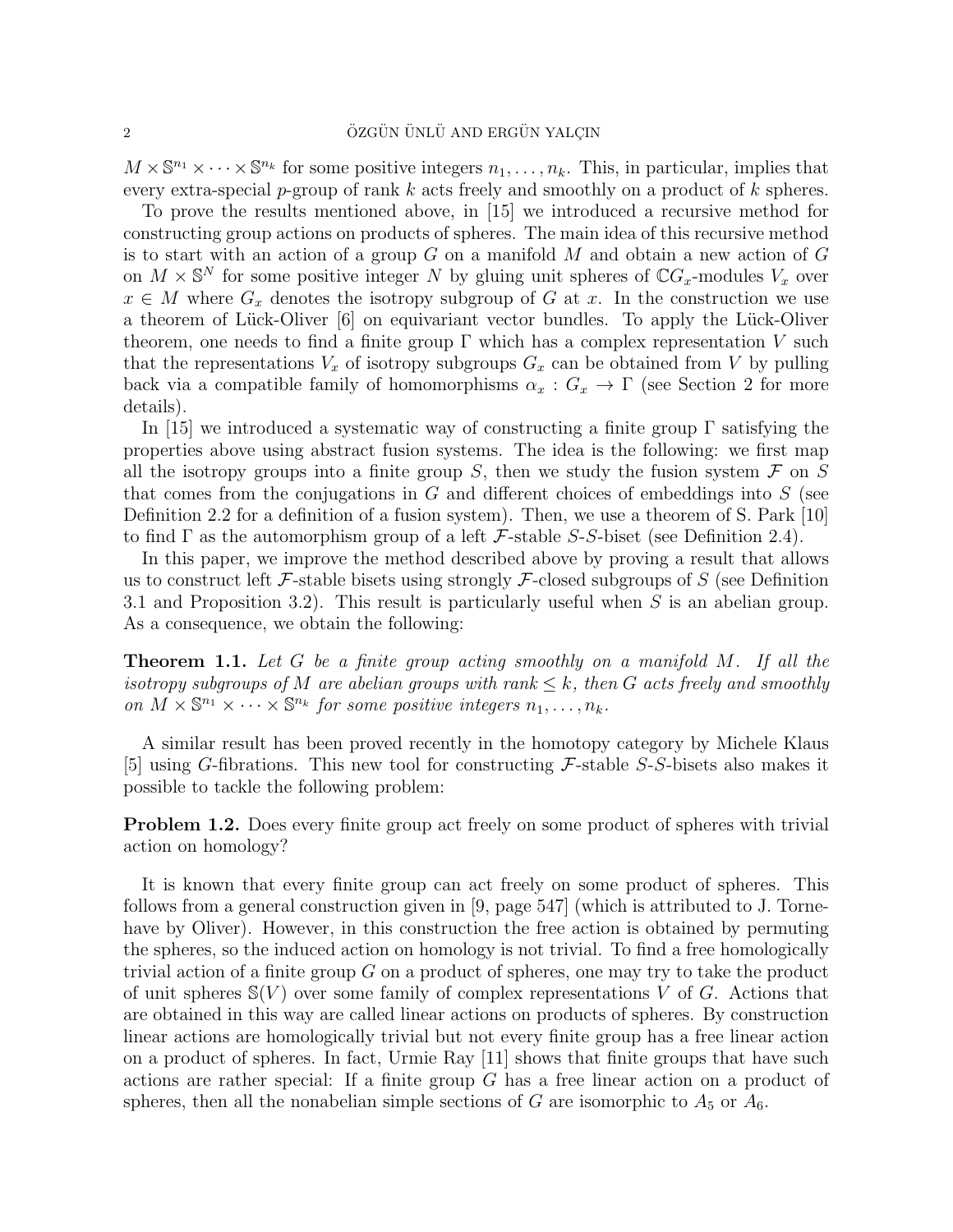Note that even solvable groups may not have free linear actions on a product of spheres. For example, the alternating group  $A_4$  does not act freely on any product of equal dimensional spheres with trivial action on homology (see [9, Theorem 1]). So, it can not act freely on a product of linear spheres. On the other hand, it is easy to construct homologically trivial actions on products of spheres for supersolvable groups and many other groups with small rank and fixity (see [11] and [14]).

To construct a free homologically trivial action on a product of spheres, one can start with an action on some product of spheres, say on a product of all linear spheres, then apply the fusion system methods described above to obtain an action on  $M \times \mathbb{S}^N$  for some N so that the total size of isotropy subgroups is smaller. Continuing this way, one can inductively construct a free homologically trivial action on a product of spheres as long as at each step a compatible family of representations coming from a representation of a finite group  $\Gamma$  can be found. So far, we could do this only for solvable groups:

**Theorem 1.3.** Any finite solvable group can act freely on some product of spheres with trivial action on homology.

The proof follows from special properties of maximal fusion systems on abelian groups. To extend the proof to all finite groups, one would need to study the conditions on a fusion system  $\mathcal F$  that would imply the existence of a left  $\mathcal F$ -stable biset with large isotropy subgroups. We plan to study this in a future paper.

The paper is organized as follows: In Section 2, we recall the recursive method for constructing smooth actions that was introduced in [15]. Theorem 1.1 is proved in Section 3 and Theorem 1.3 is proved in Section 4.

#### 2. Constructions of smooth actions

In this section, we summarize the recursive method that was introduced in [15] for constructing free smooth actions on products of spheres. The main result of this section is Proposition 2.7 which is proved in Section 2D. Most of the results in this section already appear in [15], but our presentation here is slightly different. We also introduce some new terminology which is used in the rest of the paper.

Let G be a finite group and M be a finite dimensional smooth manifold with a smooth G-action. Let H denote the family of isotropy subgroups of the G-action on M. Let  $\Gamma$  be a finite group and

$$
\mathbf{A} = (\alpha_H)_{H \in \mathcal{H}} \in \varprojlim_{H \in \mathcal{H}} \text{Rep}(H, \Gamma)
$$

be a *compatible family of representations*. This means that for every map  $c_q : H \to K$ induced by conjugation with  $g \in G$ , there exists a  $\gamma \in \Gamma$  such that the following diagram commutes:



We sometimes write  $(\alpha_H)$  instead of  $(\alpha_H)_{H \in \mathcal{H}}$  to simplify the notation. We have the following geometric result which is the starting point for our constructions.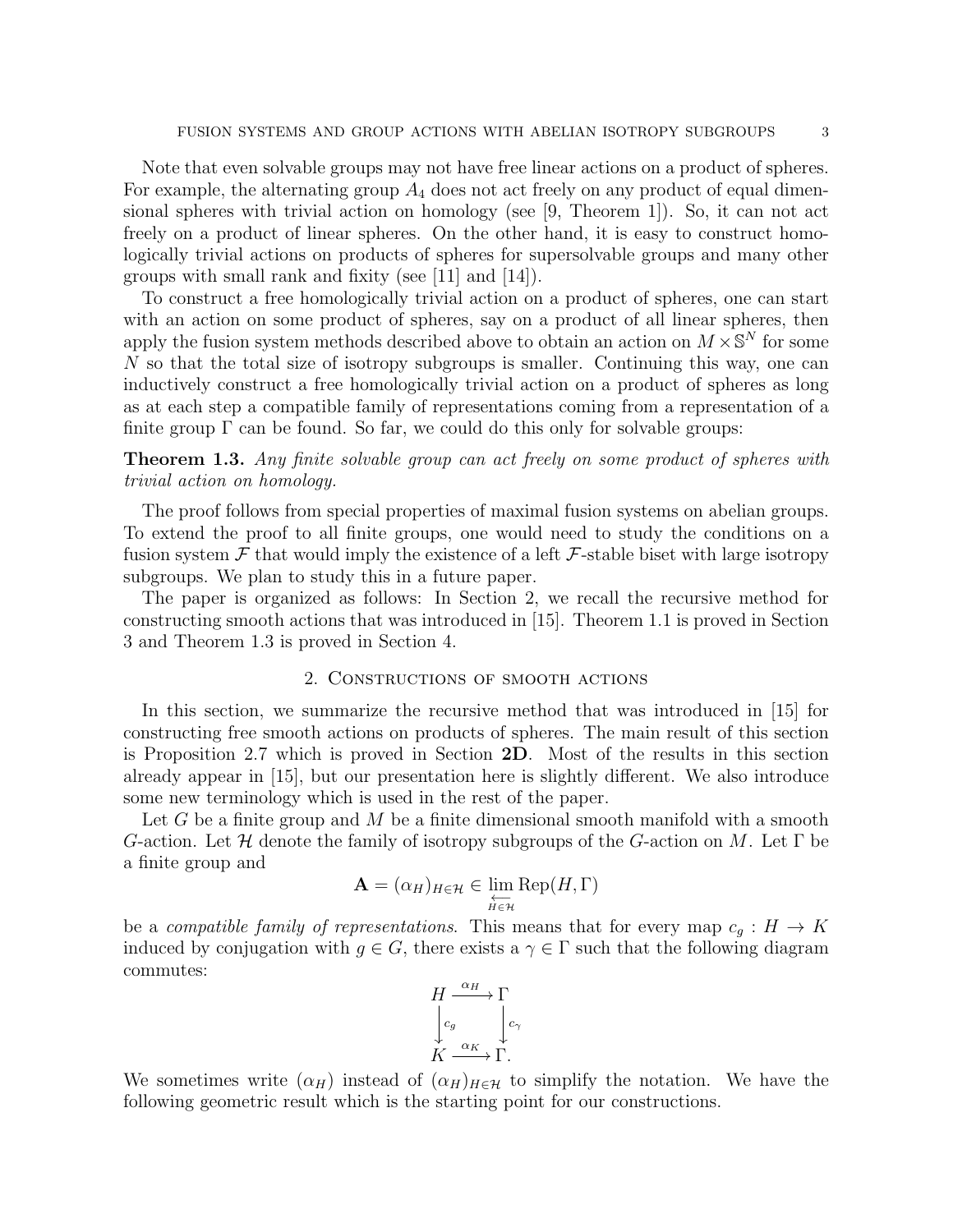**Proposition 2.1** (Corollary 4.4 in [15]). Let G, M,  $\Gamma$ , and  $\mathbf{A} = (\alpha_H)$  be as above. Given a unitary representation  $\rho : \Gamma \to U(n)$ , there exist a positive integer N and a smooth G-action on  $M \times \mathbb{S}^N$  such that for every  $x \in M$ , the  $G_x$ -action on the sphere  $\{x\} \times \mathbb{S}^N$  is diffeomorphic to the linear  $G_x$ -action on  $\mathbb{S}(V^{\oplus k})$  where  $V = \rho \circ \alpha_{G_x}$  and k is some positive integer.

As discussed in [15], there is a way to describe compatible representations using the terminology of fusion systems. Here we again consider fusion systems on any group (not necessarily a *p*-group, in fact, not necessarily a finite group).

**Definition 2.2.** Let S be a group. A *fusion system*  $\mathcal F$  on S is a category whose objects are subgroups of S and whose morphisms are injective group homomorphisms where the composition of morphisms in  $\mathcal F$  is the usual composition of group homomorphisms and where for every  $P, Q \leq S$ , the morphism set  $\text{Hom}_{\mathcal{F}}(P, Q)$  satisfies the following:

- (i)  $\text{Hom}_S(P,Q) \subseteq \text{Hom}_{\mathcal{F}}(P,Q)$  where  $\text{Hom}_S(P,Q)$  is the set of all conjugation homomorphisms induced by elements in S.
- (ii) For every morphism  $\varphi \in \text{Hom}_{\mathcal{F}}(P,Q)$ , the induced isomorphism  $P \to \varphi(P)$  and its inverse are also morphisms in  $\mathcal{F}$ .

If S is a subgroup of a group  $\Gamma$ , then an obvious example of a fusion system is the fusion system  $\mathcal{F}_S(\Gamma)$  on S for which the set of morphisms  $\text{Hom}_{\mathcal{F}}(P, Q)$  is defined as the set of all conjugations  $c_{\gamma}(h) = \gamma h \gamma^{-1}$  where  $\gamma \in \Gamma$ .

2A. Compatible homomorphisms. We now discuss another way to describe compatible representations using fusion systems. Let G be a finite group and  $\mathcal H$  be a family of subgroups of G closed under conjugation. Let  $\Gamma$  be any group and  $(\alpha_H)_{H \in \mathcal{H}}$  be a family of homomorphisms  $\alpha_H : H \to \Gamma$ . Assume that S is the subgroup of  $\Gamma$  generated by the union

 $\cup \{\alpha_H(H) | H \in \mathcal{H}\}.$ 

Let  $\{\iota_H: H \to S \mid H \in \mathcal{H}\}$  be a family of maps such that  $\alpha_H$  is equal to the composition

$$
H \xrightarrow{\iota_H} S \hookrightarrow \Gamma.
$$

Suppose that there is a fusion system F on S such that for every map  $c_g : H \to K$  induced by conjugation between subgroups in H, there is a monomorphism  $f \in \mathcal{F}$  such that the following diagram commutes

$$
H \xrightarrow{\iota_H} \iota_H(H)
$$
  
\n
$$
\downarrow_{c_g} \qquad \qquad \downarrow f
$$
  
\n
$$
K \xrightarrow{\iota_K} \iota_K(K).
$$

Then one easily sees that the family  $(\alpha_H)_{H \in \mathcal{H}}$  is a compatible family of representations if and only if  $\mathcal{F} \subseteq \mathcal{F}_S(\Gamma)$ .

Before we continue our summary of the construction that we used in [15], we introduce a new terminology to give a common name to families of homomorphisms that satisfy properties like the families  $(\alpha_H)$  and  $(\iota_H)$  do satisfy. We consider them as homomorphisms between families of subgroups in fusions systems.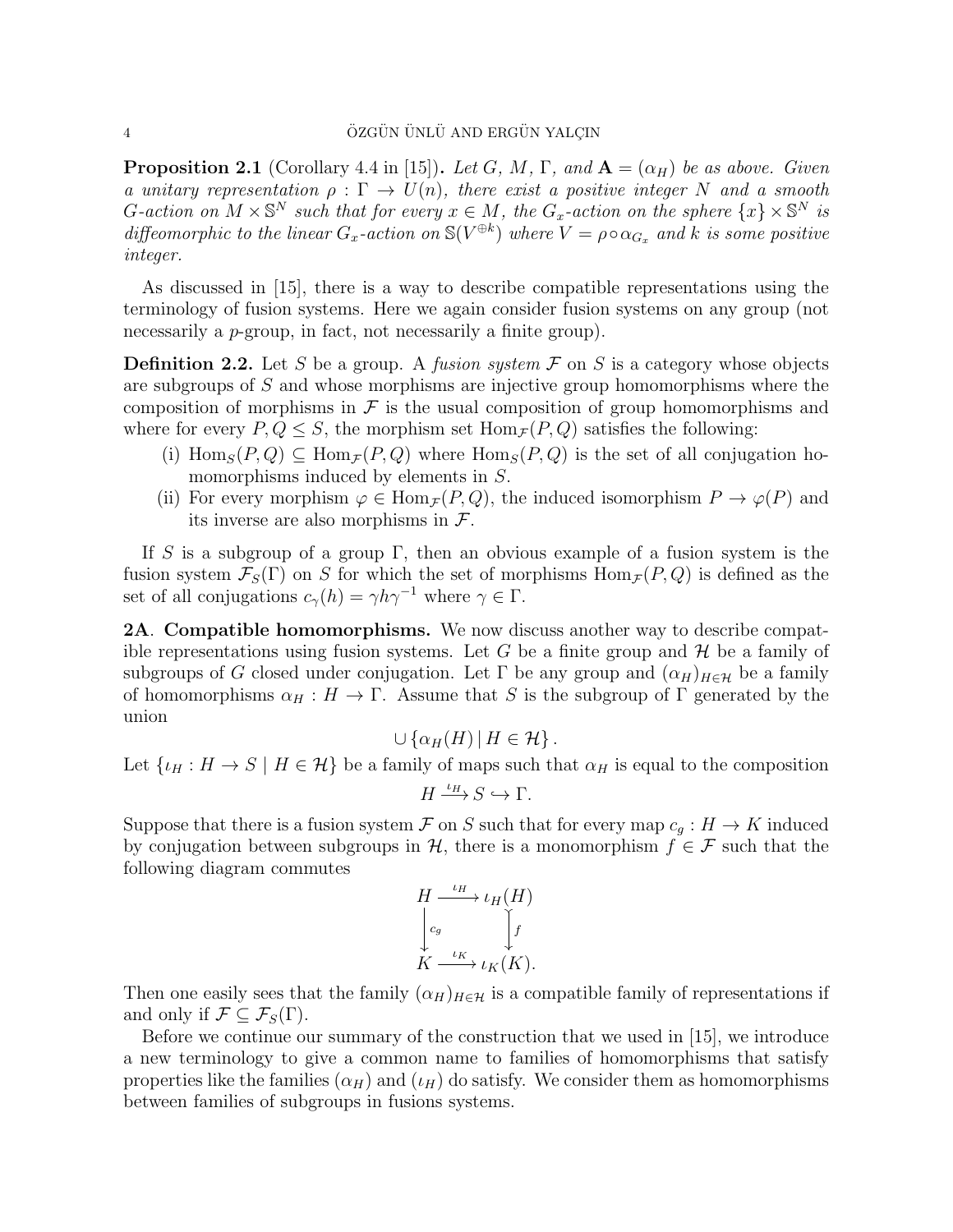**Definition 2.3.** Let  $\mathcal{H}$  be a family of objects in a fusion system  $\mathcal{F}_G$  on a group G and  $\mathcal{F}_S$  be a fusion system on a group S. For each  $H \in \mathcal{H}$ , let  $\iota_H : H \to S$  be a group homomorphism. Then we say  $\mathbf{A} = (\iota_H)_{H \in \mathcal{H}}$  is a compatible family of homomorphisms from  $\mathcal{F}_G$  to  $\mathcal{F}_S$  (supported by H) if for every  $H, K \in \mathcal{H}$ , and every morphism  $f : H \to K$ in  $\mathcal{F}_G$  there exists a morphism  $f: \iota_H(H) \to \iota_K(K)$  in  $\mathcal{F}_S$  such that the following diagram



commutes.

In particular, a compatible family of representations  $(\alpha_H : H \to \Gamma)_{H \in \mathcal{H}}$  is a compatible family of homomorphisms from  $\mathcal{F}_G(G)$  to  $\mathcal{F}_\Gamma(\Gamma)$  supported by  $\mathcal{H}$ .

**2B. Construction of Γ.** This construction is the same as the construction given by Park [10] for saturated fusion systems. Let S be a finite group and  $\Omega$  be an S-S-biset. Let  $\Gamma_{\Omega}$  denote the group of automorphisms of the set  $\Omega$  preserving the right S-action. In other words,

$$
\Gamma_{\Omega} = \{ f : \Omega \to \Omega \, | \, \forall s \in S, \, \forall x \in \Omega, \, f(xs) = f(x)s \}.
$$

Define  $\iota : S \to \Gamma_{\Omega}$  as the homomorphism satisfying  $\iota(s)(x) = sx$  for all  $x \in \Omega$ . If the left S-action on  $\Omega$  is free and  $\Omega$  is non-empty, then  $\iota$  is a monomorphism, hence we can consider S as a subgroup of  $\Gamma_{\Omega}$ .

We now introduce some terminology about bisets. Let  $\Omega$  be an S-S-biset, Q be a subgroup of S, and  $\varphi: Q \to S$  be a monomorphism. Then, we write  $\varphi \Omega$  to denote the Q-S-biset obtained from  $\Omega$  by restricting the left S-action to Q and we write  $\varphi \Omega$  to denote the Q-S-biset obtained from  $\Omega$  where the left Q-action is induced by  $\varphi$ . A key lemma that we used in our previous paper [15] is the following:

**Lemma 2.4.** [10, Theorem 3] Let  $\Omega$  be an S-S-biset with a free left S-action and let  $Q$  be a subgroup of S and  $\varphi: Q \to S$  be a monomorphism. Then,  $\varphi \Omega$  and  $\Omega \Omega$  are isomorphic as Q-S-bisets if and only if  $\varphi$  is a morphism in the fusion system  $\mathcal{F}_S(\Gamma_\Omega)$ .

We make the following definition for the situation considered in Lemma 2.4.

**Definition 2.5.** Let  $\mathcal F$  be a fusion system on a finite group S. Then, a left free S-S-biset  $\Omega$  is called *left* F-stable if for every subgroup  $Q \leq S$  and  $\varphi \in \text{Hom}_{\mathcal{F}}(Q, S)$ , the Q-S-bisets  $_{Q}\Omega$  and  $_{\varphi}\Omega$  are isomorphic.

Hence, by Lemma 2.4, we have the following:

**Proposition 2.6.** Let F be a fusion system on a finite group S. If  $\Omega$  is a left F-stable  $S\text{-}S\text{-}biset, then \mathcal{F} \subseteq \mathcal{F}_S(\Gamma_\Omega).$ 

In [10], S. Park actually proves that F is a full subcategory of  $\mathcal{F}(\Gamma_{\Omega})$ , i.e.,  $\mathcal{F} = \mathcal{F}_S(\Gamma_{\Omega})$ when  $\Gamma$  is a characteristic biset for the fusion system  $\mathcal{F}$ .

We now discuss a particular construction of a representation for  $\Gamma_{\Omega}$  which comes from a representation of S.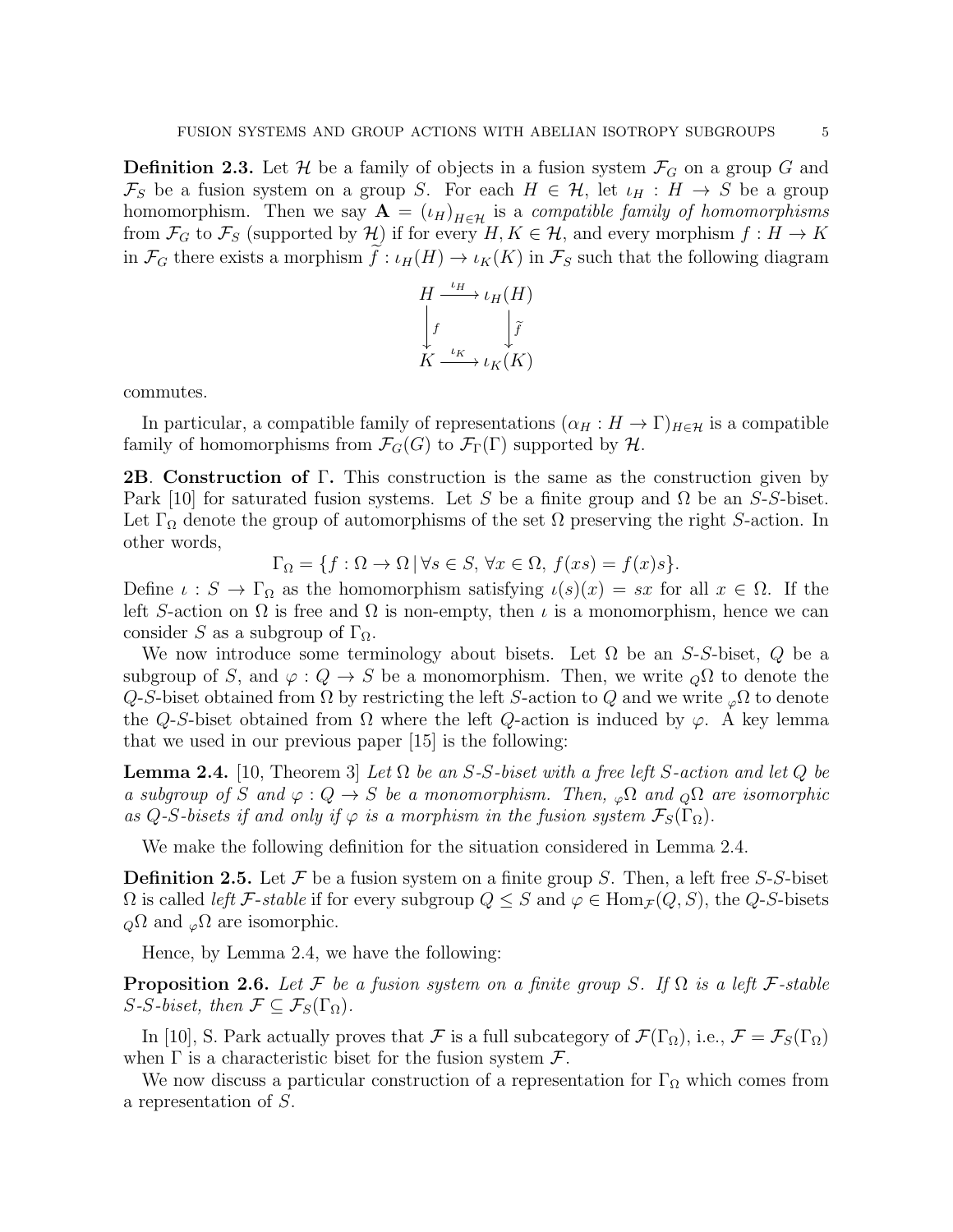**2C.** Construction of a representation for Γ. Let V be a left CS-module and  $\Omega$  be an S-S-biset. We define the  $\mathbb{C}\Gamma_{\Omega}$ -module  $V_{\Omega}$  as follows

$$
V_{\Omega} = \mathbb{C}\Omega \otimes_{\mathbb{C}S} V
$$

where  $\mathbb{C}\Omega$  denotes the permutation  $\mathbb{C}S$ - $\mathbb{C}S$ -bimodule with basis given by  $\Omega$ . The left Γ<sub>Ω</sub>-action on CΩ is given by evaluation of the bijections in Γ<sub>Ω</sub> at the elements of  $Ω$  and  $V_{\Omega}$  is considered as a left  $\mathbb{C} \Gamma_{\Omega}$ -module via this action.

Note that every transitive S-S-biset is of the form  $S \times_{\Delta} S$  for some  $\Delta \leq S \times S$ , where  $S \times \Delta S$  is the set of equivalence classes of pairs  $(s_1, s_2)$  where  $(s_1t_1, s_2) \sim (s_1, t_2s_2)$  if and only if  $(t_1, t_2) \in \Delta$ . The left and right S-actions are given by the usual left and right multiplication in S. An S-S-biset is called bifree if both left and right S-actions are free. It is clear from the above description and from Goursat's lemma that a transitive S-S-biset  $S \times_{\Delta} S$  is bifree if and only if  $\Delta$  is a graph of an injective map  $\varphi: Q \to S$  where  $Q \leq S$ . In this case, we denote  $\Delta$  by

$$
\Delta(\varphi) = \{ (s, \varphi(s)) \mid s \in Q \}.
$$

So, a bifree S-S-biset  $\Omega$  is a disjoint union of bisets of the form  $S \times_{\Delta(\varphi)} S$  where  $\varphi : Q \to S$ is a monomorphism. We define Isot( $\Omega$ ), the isotropy of  $\Omega$ , as the following set:

 $\text{Isot}(\Omega) = \left\{ \varphi : Q \to S \mid S \times_{\Delta(\varphi)} S \text{ is isomorphic to a transitive summand of } \Omega \right\}.$ 

Every transitive biset can be written as a product of five basic bisets (see [2, Lemma 2.3.26]). Since  $\Omega$  is bifree, only three of these basic bisets, namely restriction, isogation, and induction, are needed to express the transitive summands of  $\Omega$  as a composition of basic bisets. By writing each transitive summand of  $\Omega$  as a composition of the three basic bisets, we can express  $\operatorname{Res}_S^{\Gamma_{\Omega}} V_{\Omega} = \mathbb{C}\Omega \otimes_{\mathbb{C}S} V$  as a direct sum of  $\mathbb{C}S$ -modules of the form

$$
\operatorname{Ind}_Q^S \operatorname{Iso}^*(\varphi) \operatorname{Res}_{\varphi(Q)}^S V
$$

where  $\varphi: Q \to S$  is in Isot( $\Omega$ ). Note that Iso<sup>\*</sup>( $\varphi$ ) is the contravariant isogation defined by  $\text{Iso}^*(\varphi)(M) = \varphi^*(M)$  where M is a  $\varphi(Q)$ -module.

**2D. Construction of group actions.** Let V be a left  $\mathbb{C}S$ -module,  $\Omega$  be a bifree S-Sbiset, and let  $V_{\Omega}$  be the  $\mathbb{C}\Gamma_{\Omega}$ -module constructed above. Then, for every  $H \leq S$ , the  $\mathbb{C}H$ -module  $\operatorname{Res}^{\Gamma_{\Omega}}_H V_{\Omega}$  is a direct sum of modules in the form

$$
\operatorname{Ind}_{H\cap Q^x}^H \operatorname{Iso}^*(\varphi \circ c_x) \operatorname{Res}_{\varphi(^xH\cap Q)}^S V
$$

where  $x \in S$  and  $\varphi: Q \to S$  is in Isot( $\Omega$ ) (see [15, Proposition 5.8]). Now, we state the main result of this section.

**Proposition 2.7.** Let G be a finite group, M be a finite dimensional smooth manifold with a smooth G-action, and  $H$  denote the family of isotropy subgroups of the G-action on M. Let F be a fusion system on a finite group S and  $\Omega$  be a left F-stable S-S-biset.

Then, given a compatible family of homomorphisms  $(\iota_H)_{H \in \mathcal{H}}$  from  $\mathcal{F}_G(G)$  to  $\mathcal{F}$  supported by H and a  $\mathbb{C}S$ -module V, we can construct a smooth G-action on  $M \times \mathbb{S}^N$  for some positive integer N so that a subgroup  $K \leq G$  fixes a point on  $M \times \mathbb{S}^N$  if and only if there exists  $H \in \mathcal{H}$ ,  $x \in S$ , and  $\varphi: Q \to S$  in  $\text{Isot}(\Omega)$  such that  $K \leq H$  and  $\text{Res}^S_{\varphi({}^xL \cap Q)}V$ has a trivial summand where  $L = \iota_H(K)$ .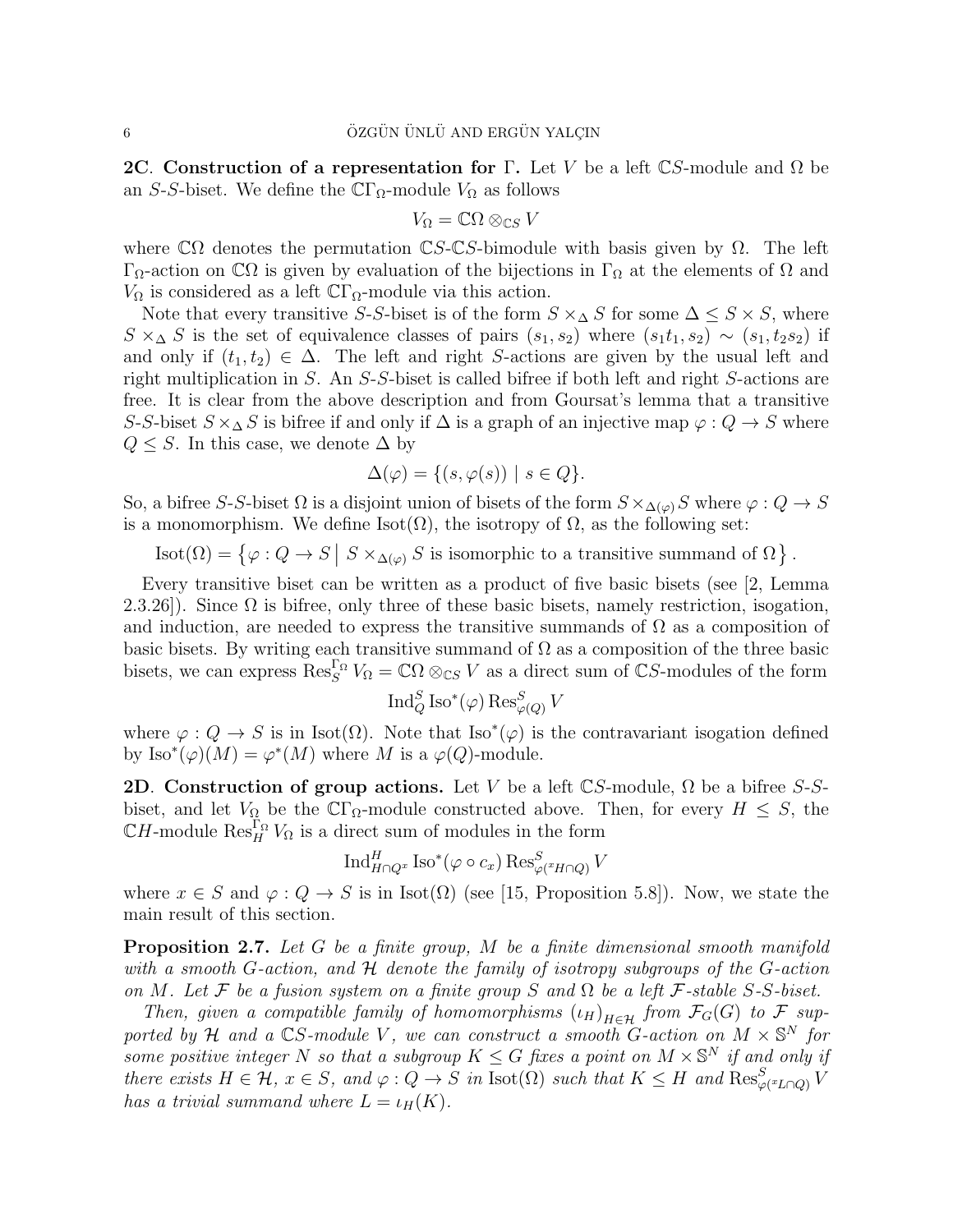*Proof.* By Proposition 2.1, there exists a G-action on  $M \times \mathbb{S}^N$  for some N so that for every  $x \in M$  the  $G_x$ -action on  $\mathbb{S}^N$  is diffeomorphic to the linear action coming from the representation  $V_{\Omega}$  of  $\Gamma_{\Omega}$ . Assume  $K \leq G$  fixes a point on  $M \times \mathbb{S}^{N}$ . Then  $K \leq H$  for some  $H \in \mathcal{H}$ . Let  $L = \iota_H(K)$ . Then, the CL-module  $\operatorname{Res}_{L}^{\Gamma_{\Omega}} V_{\Omega}$  is a direct sum of modules in the form

$$
\operatorname{Ind}_{L\cap Q^x}^L \operatorname{Iso}^*(\varphi \circ c_x) \operatorname{Res}_{\varphi(^xL\cap Q)}^S V
$$

where  $x \in S$  and  $\varphi: Q \to S$  is in Isot( $\Omega$ ). Hence as a  $\mathbb{C}K$ -module,  $(\iota_H)^*$   $(\text{Res}_L^{\Gamma_{\Omega}} V_{\Omega})$  is a direct sum of modules of the form

(1) 
$$
\operatorname{Inf}_{K/J}^K \operatorname{Iso}^*(\iota_H) \operatorname{Ind}_{L \cap Q^x}^L \operatorname{Iso}^*(\varphi \circ c_x) \operatorname{Res}_{\varphi(\mathcal{I}L \cap Q)}^S V
$$

where  $J = \ker(\iota_H) \cap K$ ,  $x \in S$ , and  $\varphi : Q \to S$  is in Isot( $\Omega$ ). A  $\mathbb{C}K$ -module of the form (1) has a trivial summand if and only if  $\operatorname{Res}_{\varphi(z\cup\Gamma)}^S V$  has a trivial summand. Therefore  $K \leq G$  fixes a point on  $M \times \mathbb{S}^N$  if and only if there exists  $H \in \mathcal{H}$ ,  $x \in S$ , and  $\varphi: Q \to S$ in Isot( $\Omega$ ) such that  $K \leq H$  and  $\text{Res}_{\varphi(x_{L} \cap Q)}^S V$  has a trivial summand.

## 3. CONSTRUCTING  $F$ -STABLE BISETS

In the previous section we summarized the method for constructing smooth actions using fusion systems. The main result of this method is stated as Proposition 2.7. This proposition suggests that to construct new smooth actions on products of spheres, we need to understand how to construct left  $\mathcal F$ -stable bisets with large isotropy subgroups. Note that for a fusion system  $\mathcal F$  on a finite group S, the S-S-biset  $S \times S$  is a left  $\mathcal F$ -stable biset. However it is clear that this biset will not be very useful for constructing free actions.

In this section, we prove a proposition that is very useful for constructing left  $\mathcal{F}\text{-stable}$ bisets with large isotropy. We start with a definition.

**Definition 3.1.** Let F be a fusion system on a finite group S. Then we say K is a *strongly* F-closed subgroup of S if for any subgroup  $L \leq K$  and for any morphism  $\varphi: L \to S$  in F we have  $\varphi(L) \leq K$ 

Note that if K is a strongly F-closed subgroup of S, then the fusion system F restricts to a fusion system on K. We denote this fusion system by  $\mathcal{F}|_K$ . Now we are ready to state our main result in this section.

**Proposition 3.2.** Let  $\mathcal F$  be a fusion system on a finite group  $S$  and  $K$  be a strongly F-closed subgroup of S. Let  $\Omega'$  be a left  $\mathcal{F}|_K$ -stable K-K-biset. Then, the S-S-biset

$$
\Omega = S \times_K \Omega' \times_K S
$$

is left F-stable. Moreover, if  $\varphi : Q \to S$  is in Isot( $\Omega$ ), then  $\varphi$  can be expressed as a composition

$$
Q \xrightarrow{\varphi'} K \hookrightarrow S
$$

for some  $\varphi': Q \to K$  in Isot( $\Omega'$ ).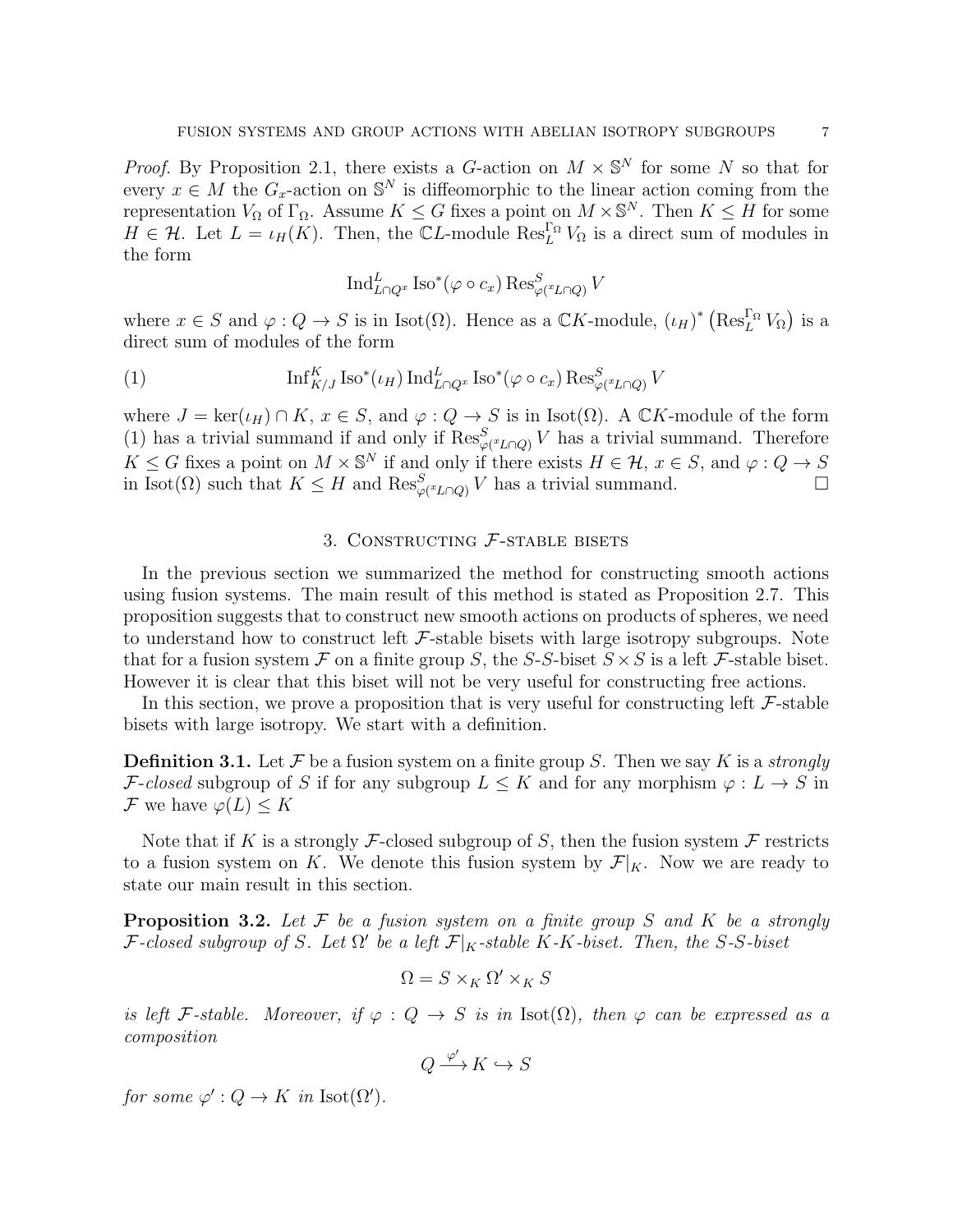*Proof.* Note that the biset  $\Omega$  is defined as a composition of three bisets, so we can write  $\Omega = \text{Ind}_{K}^{S} \Omega' \text{Res}_{K}^{S}$  where  $\text{Ind}_{K}^{S}$  denotes the S-K-biset  $_{S}S_{K}$  and  $\text{Res}_{K}^{S}$  denotes the K-Sbiset  $_KS_S$ . Given a morphism  $\varphi: Q \to S$  in  $\mathcal{F}$ , we have

$$
\varphi\Omega = \text{Iso}^*(\varphi)\,\text{Res}^S_{\varphi(Q)}\,\Omega = \text{Iso}^*(\varphi)\,\text{Res}^S_{\varphi(Q)}\,\text{Ind}^S_K\,\Omega'\,\text{Res}^S_K.
$$

Applying the Mackey formula to  $\operatorname{Res}_{\varphi(Q)}^S \operatorname{Ind}_K^S$ , we get

$$
\varphi\Omega = \coprod_{\varphi(Q)xK\in\varphi(Q)\backslash S/K} \text{Iso}^*(\varphi) \operatorname{Ind}_{\varphi(Q)\cap K^x}^{\varphi(Q)} \text{Iso}^*(c_x) \operatorname{Res}_{x_{\varphi(Q)\cap K}}^K \Omega' \operatorname{Res}_{K}^S
$$

$$
= \coprod_{\varphi(Q)xK\in\varphi(Q)\backslash S/K} \text{Ind}_{Q\cap\varphi^{-1}(K^x)}^Q \text{Iso}^*(\varphi) \operatorname{Iso}^*(c_x) \operatorname{Res}_{x_{\varphi(Q)\cap K}}^K \Omega' \operatorname{Res}_{K}^S
$$

where the second equality comes from the commutativity of isogation and induction. Now, since  $\Omega'$  is a left  $\mathcal{F}|_K$ -stable K-K-biset and K is a strongly F-closed subgroup, we obtain

$$
\varphi\Omega = \coprod_{\varphi(Q)xK\in\varphi(Q)\backslash S/K} \text{Ind}_{Q\cap\varphi^{-1}(K^x)}^Q \text{Res}_{Q\cap\varphi^{-1}(K^x)}^K \Omega' \text{Res}_K^S
$$

$$
= \coprod_{\varphi(Q)xK\in\varphi(Q)\backslash S/K} \text{Ind}_{Q\cap K}^Q \text{Res}_{Q\cap K}^K \Omega' \text{Res}_K^S.
$$

Notice that in the disjoint union above we are taking a disjoint union of  $S-S$ -bisets which do not depend on the double coset  $\varphi(Q)xK$ . So we can write

$$
{}_{\varphi}\Omega=n_{\varphi}\operatorname{Ind}_{Q\cap K}^{Q}\operatorname{Res}_{Q\cap K}^{K}\Omega'\operatorname{Res}_{K}^{S}
$$

where  $n_{\varphi} = |\varphi(Q)\backslash S/K|$ . Note that this computation holds for any  $\varphi : Q \to S$ , in particular, for the inclusion map inc :  $Q \hookrightarrow S$ . So, to prove that  $\phi \Omega \cong Q \Omega$  as  $Q-S$ -bisets it is enough to prove the equality  $|\varphi(Q)\backslash S/K| = |Q\backslash S/K|$ .

Since K is strongly  $\mathcal F$ -closed, K is normal in S. So, the number of double cosets  $|\varphi(Q)\rangle S/K|$  is equal to  $|S/\varphi(Q)K|$ . Therefore to prove the above equality, it is enough to show  $|\varphi(Q) \cap K| = |Q \cap K|$ . Note that  $\varphi|_{Q \cap K} : Q \cap K \to S$  is a morphism in F and K is strongly F-closed, so the image of  $\varphi|_{Q\cap K}$  must lie in K. This gives  $\varphi(Q\cap K) \leq \varphi(Q)\cap K$ , thus  $|Q \cap K| \leq |\varphi(Q) \cap K|$ . For the inverse inequality, apply the same argument to  $\varphi^{-1} : \varphi(Q) \to S$ . This completes the proof of the first part of the proposition.

For the second part, observe that  $\Omega'$  can be expressed as a disjoint union of bisets of the form

$$
\operatorname{Ind}_Q^K\operatorname{Iso}^*(\varphi')\operatorname{Res}_{\varphi'(Q)}^K
$$

where the union is over morphisms  $\varphi': Q \to K$  in Isot $(\Omega')$  (see [2, Lemma 2.3.26]). Since  $\Omega = \text{Ind}_{K}^{S} \Omega' \text{Res}_{K}^{S}$ , we obtain that

$$
\Omega = \operatorname{Ind}_K^S \operatorname{Ind}_Q^K \operatorname{Iso}^*(\varphi') \operatorname{Res}^K_{\varphi'(Q)} \operatorname{Res}^S_K = \operatorname{Ind}_Q^S \operatorname{Iso}^*(\varphi') \operatorname{Res}^S_{\varphi'(Q)}
$$

using the composition properties of restriction and induction bisets. So, we can conclude that every  $\varphi \in \text{Isot}(\Omega)$  can be expressed as a composition  $\varphi: Q \xrightarrow{\varphi'} K \hookrightarrow S$  for some  $\varphi': Q \to K$  in Isot $(\Omega')$  $\Box$ 

Now Theorem 1.1 follows from a recursive application of the following proposition.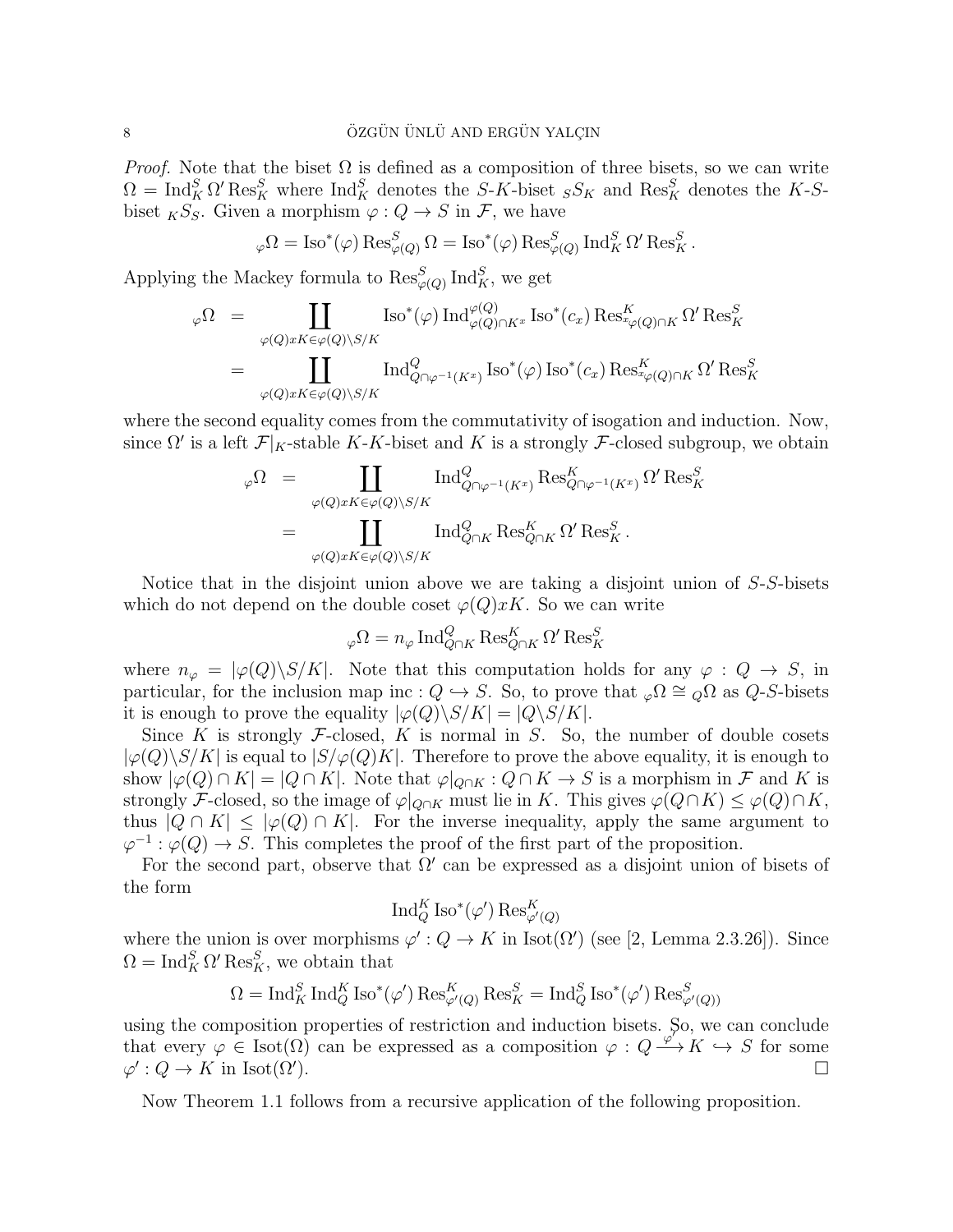**Proposition 3.3.** Let  $k \geq 1$  be an integer and G be a finite group acting smoothly on a manifold M. If all the isotropy subgroups of M are abelian groups with rank  $\leq k$ , then G acts freely and smoothly on  $\tilde{M} \times \mathbb{S}^n$  for some positive integer n such that all the isotropy subgroups of  $M \times \mathbb{S}^n$  are abelian groups with rank  $\leq k-1$ .

*Proof.* Let G be a finite group acting smoothly on a manifold M. Let  $\mathcal H$  denote the family of isotropy subgroups of the G-action on M. Assume that all the subgroups  $H \in \mathcal{H}$  are abelian with rank  $\leq k$ . Then there exists a finite abelian group S of rank k such that for every  $H \in \mathcal{H}$  there is a monomorphism  $\iota_H : H \to S$ . Take F to be the largest possible fusion system on  $S$ . Let  $K$  be the subgroup of  $S$  defined as follows

 $K = \{x \in S \mid \text{order of } x \text{ is a square free product of primes}\}.$ 

It is clear that K is a strongly F-closed subgroup of S. This allows us to restrict the fusion system  $\mathcal F$  to K. Let  $\mathcal F_K$  denote the restriction of  $\mathcal F$  to K.

We claim that K is also F-characteristic [15, Definition 6.2], i.e., for any  $L \leq K$  and for any morphism  $\varphi : L \to K$  in  $\mathcal{F}_K$ , there exists a morphism  $\widetilde{\varphi} : K \to K$  in  $\mathcal{F}_K$ such that  $\tilde{\varphi}(l) = \varphi(l)$  for all  $l \in L$ . To see this, note that K is a direct product of elementary abelian p-subgroups, so for any  $L \leq K$ , there are direct sum decompositions  $K = L \oplus J = \varphi(L) \oplus J'$  where  $J, J' \leq K$ . Since  $J \cong J'$ , we can choose an isomorphism  $\psi : J \to J'$  and define  $\tilde{\varphi} : K \to K$  as the map  $\tilde{\varphi}(l, j) = (\varphi(l), \psi(j))$  for every  $l \in L$  and  $j \in J$  So K is E characteristic  $j \in J$ . So, K is F-characteristic.

Now, since  $K$  is  $\mathcal{F}\text{-characteristic}$ , the  $K-K\text{-}biset$ 

$$
\Omega' = \coprod_{\varphi \in \text{Aut}_{\mathcal{F}_K}(K)} K \times_{\Delta(\varphi)} K
$$

is left  $\mathcal{F}_K$ -stable (see [15, Lemma 6.3]). Using Proposition 3.2 we conclude that the S-S-biset

$$
\Omega = S \times_K \Omega' \times_K S
$$

is left  $\mathcal{F}\text{-stable}$ .

Let  $V$  be a one-dimensional  $\mathbb{C}S$ -module which is not trivial when it is restricted to any Sylow p-subgroup of K. By Proposition 2.7, G acts smoothly on  $M \times \mathbb{S}^N$  for some N so that if  $U \leq G$  fixes a point  $M \times \mathbb{S}^N$ , then  $U \leq H$  for some  $H \in \mathcal{H}$  and

$$
W = \operatorname{Res}_{\varphi(\iota_H(U)\cap Q)}^S V
$$

is trivial for some  $\varphi: Q \to S$  in Isot( $\Omega$ ). By Proposition 3.2, every morphism  $\varphi: Q \to S$ in Isot( $\Omega$ ) is of the form  $\varphi: K \to K \hookrightarrow S$ , in particular,  $Q = K$ . If U has rank equal to k, then  $\varphi(\iota_H(U) \cap K)$  includes a Sylow p-subgroup of K, so W is not trivial for such subgroups. This completes the proof.

## 4. Free actions of solvable groups

We now consider the problem stated in the introduction which asks whether or not every finite group can act freely on some product of spheres with trivial action on homology. We first introduce some terminology which we believe is useful for studying this problem and then we prove Theorem 1.3 which solves the problem for finite solvable groups.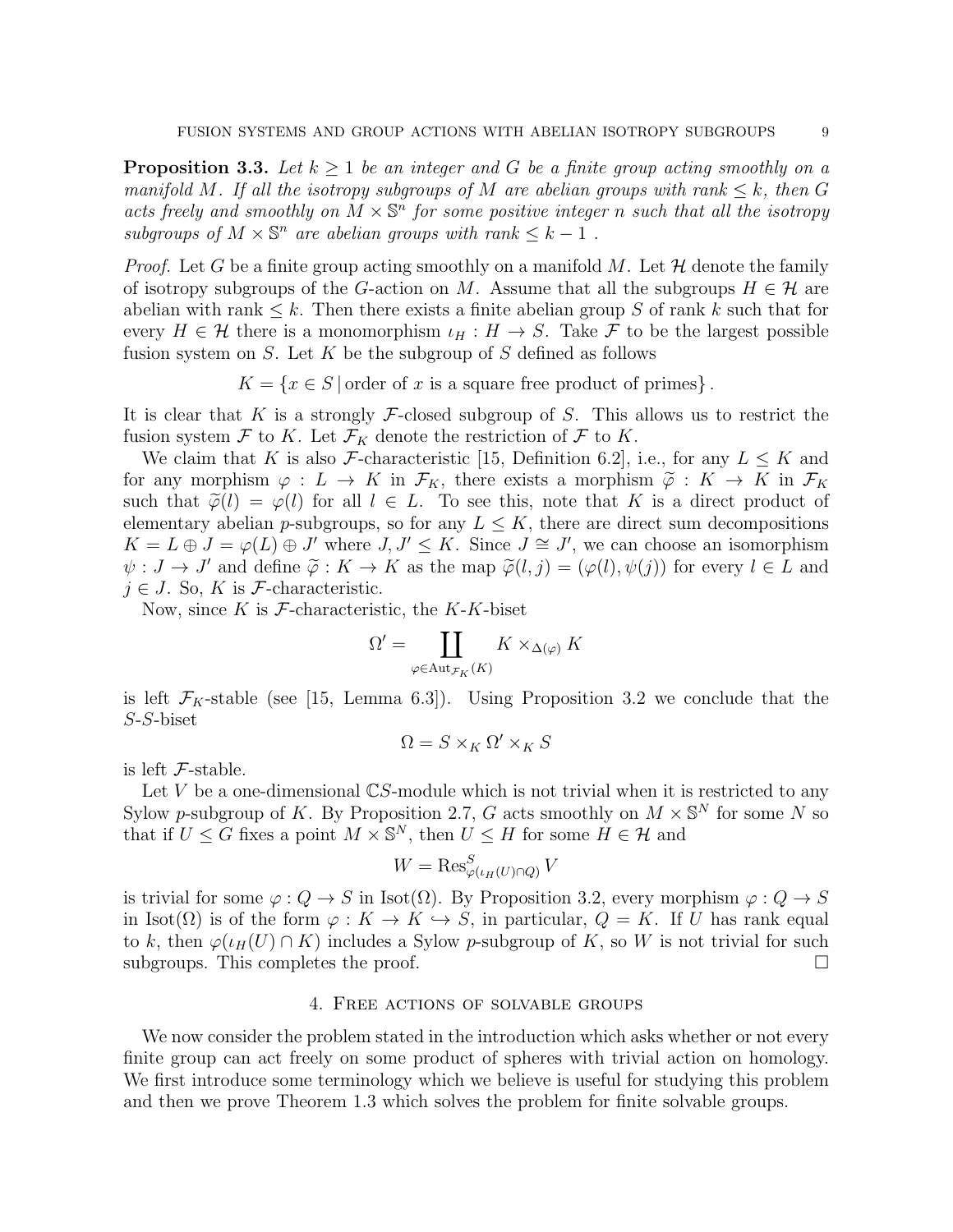Let  $\Gamma_i$  be a group for  $i = 1, 2$  and  $\mathcal{F}_{\Gamma_i}$  be a fusion system on the group  $\Gamma_i$  for  $i = 1, 2$ . Let  $\mathbf{A} = (\alpha_H)_{H \in \mathcal{H}}$  be a compatible family of homomorphisms from  $\mathcal{F}_G(G)$  to  $\mathcal{F}_{\Gamma_1}$  supported by H and  $\mathbf{B} = (\beta_K)_{K \in \mathcal{K}}$  be a compatible family of homomorphisms from  $\mathcal{F}_{\Gamma_1}$  to  $\mathcal{F}_{\Gamma_2}$ supported by K. If for every  $H \in \mathcal{H}$ , we have  $\alpha_H(H) \in \mathcal{K}$ , then we can compose A with B and obtain

$$
\mathbf{B} \circ \mathbf{A} = (\beta_{\alpha_H(H)} \circ \alpha_H)_{H \in \mathcal{H}}
$$

which is a compatible family of homomorphisms from  $\mathcal{F}_G(G)$  to  $\mathcal{F}_{\Gamma_2}$  supported by  $\mathcal{H}$ .

Note that if  $\rho : \Gamma_1 \to \Gamma_2$  is a group homomorphism, then  $\rho$  induces a compatible family of homomorphism from  $\mathcal{F}_{\Gamma_1}(\Gamma_1)$  to  $\mathcal{F}_{\Gamma_2}(\Gamma_2)$ . So, now we can give the following definition.

**Definition 4.1.** Let  $V = (V_H)_{H \in \mathcal{H}}$  be a compatible family of unitary representations. We say **V** factors through a group  $\Gamma$  if there exists a homomorphism  $\rho : \Gamma \to U(n)$  and a compatible family of homomorphisms **A** from  $\mathcal{F}_G(G)$  to  $\mathcal{F}_\Gamma(\Gamma)$  such that  $\mathbf{V} = \rho \circ \mathbf{A}$ 

Now we can rephrase Proposition 2.1 in the following way.

**Proposition 4.2.** Let G be a finite group and M be a finite dimensional smooth manifold with a smooth G-action. Let  $\mathcal H$  denote the family of isotropy subgroups of the G-action on M. Let  $V = (V_H)_{H \in \mathcal{H}}$  be a compatible family of unitary representations. If V factors through a finite group, then there exists a smooth G-action on  $M \times \mathbb{S}^N$  for some N such that for every  $x \in M$ , the  $G_x$ -action on the sphere  $\{x\} \times \mathbb{S}^N$  is given by the linear  $G_x$ action on  $\mathbb{S}(V_{G_n}^{\oplus k})$  $G_{G_x}^{\oplus k}$ ) for some k. Moreover if the G-action on M is homologically trivial, then there exists an N such that the G-action on  $M \times \mathbb{S}^N$  is also homologically trivial.

Proof. We only need to prove the last statement. The first part is already proved in Proposition 2.1. Note that the G-space  $M \times \mathbb{S}^N$  is constructed as the total space of a sphere bundle of a G-equivariant orientable vector bundle  $p: E \to M$ . So, we need to show that there is an  $N > 0$  such that the G-action on the homology of  $SE$  is trivial where  $SE$  denotes the total space of the sphere bundle of p. We will show this using the Gysin sequence which relates the homology of  $M$  to the homology of  $SE$ . Recall that the Gysin sequence for a sphere bundle is obtained from the long exact sequence of the pair  $(DE, SE)$  where DE denotes the total space of the disk bundle of p. In particular, we have the following diagram

$$
\cdots \longrightarrow H_n(SE) \longrightarrow H_n(DE) \longrightarrow H_n(DE, SE) \stackrel{\partial}{\longrightarrow} H_{n-1}(DE) \longrightarrow \cdots
$$

$$
\cong \begin{vmatrix} p_* & \cong \begin{vmatrix} \Phi \\ \Phi \end{vmatrix}
$$

$$
H_n(M) \qquad H_{n-N-1}(M)
$$

where the homomorphism  $\Phi$  is defined by  $\Phi(z) = p_*(U_p \cap z)$  for every  $z \in H_n(DE, SE)$ . Here  $U_p \in H_{N+1}(D(E), S(E))$  denotes the Thom class of p (see [13, pg. 260]). Note that if the Thom class is invariant under the G-action, then we can conclude that the Gysin sequence is a sequence of  $\mathbb{Z}G$ -modules since the rest of the above diagram is formed by  $\mathbb{Z}G$ -modules.

The G-action on the Thom class may be nontrivial in general, but for every  $g \in G$ , we always have  $gU_p = \pm U_p$ . The Thom class of the Whitney sum of two vector bundles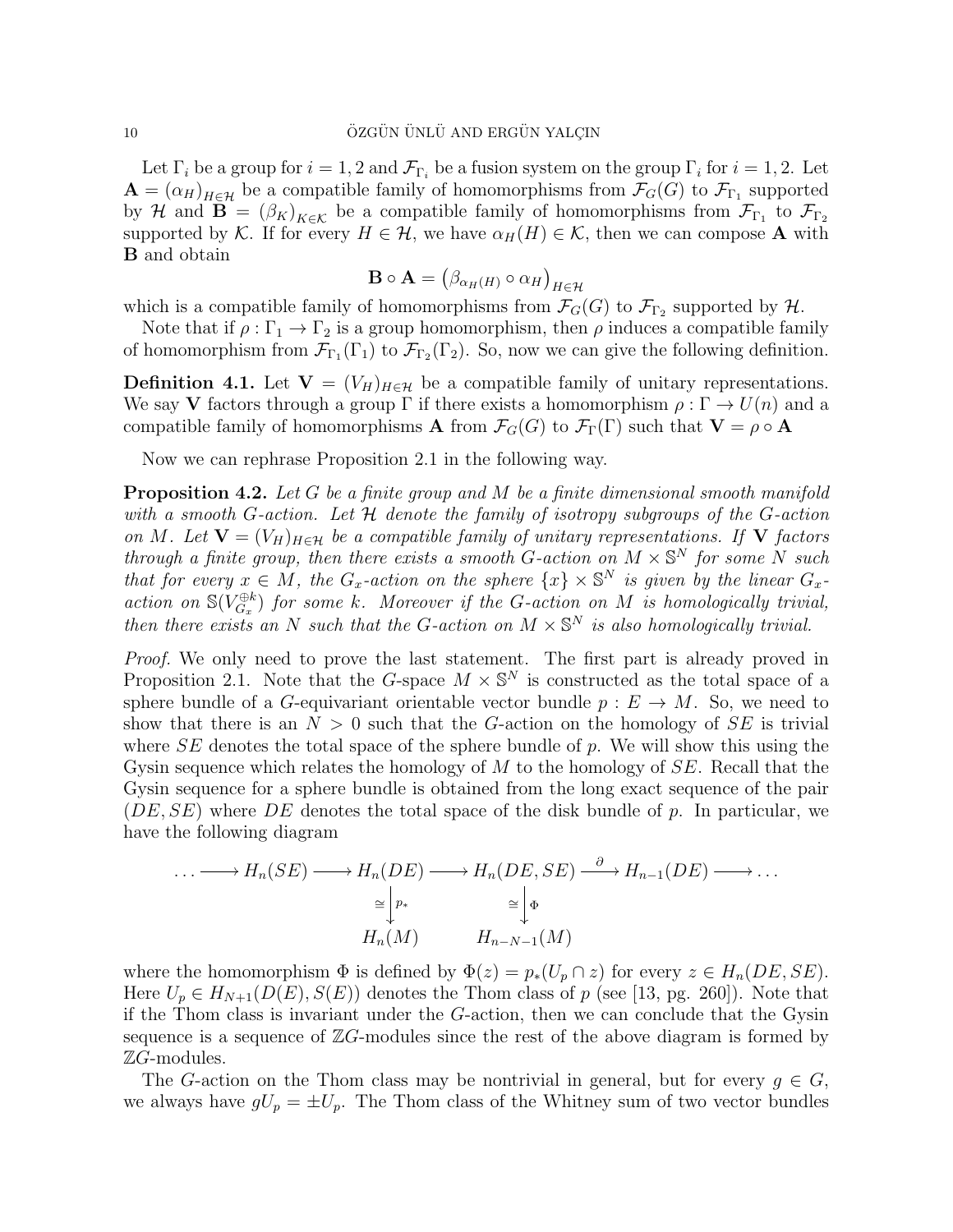is the cup product of Thom classes of corresponding bundles (see  $|4, \text{ Thm. } 2|$ ). So, by taking the Whitney sum of  $p$  with itself, we can assume that the  $G$ -action on the Thom class is trivial. This means that we can assume that the Thom isomorphism  $\Phi: H_n(DE, SE) \stackrel{\sim}{\longrightarrow} H_{n-N-1}(M)$  is an isomorphism of ZG-modules and hence the Gysin sequence is a sequence of  $\mathbb{Z}G$ -modules.

By taking further Whitney sums if necessary, we can also assume that  $N > \dim M$ . Then, we will have  $H_n(SE) \cong H_n(M)$  for all  $n < N$  and  $H_n(SE) \cong H_{n-N}(M)$  for all  $n > N$ . These isomorphisms are isomorphisms of  $\mathbb{Z}G$ -modules and since it is assumed that the G-action on the homology of  $M$  is trivial, we can conclude that the G-action on the homology of  $SE$  is trivial.

Note that in the above proposition, if H is a maximal group in  $\mathcal H$  and if  $V_H$  has no trivial summands, then no point on  $M \times \mathbb{S}^N$  will be fixed by H. Hence the total size of isotropy subgroups of the  $\tilde{G}$ -action on  $M \times \mathbb{S}^N$  would be smaller.

**Definition 4.3.** Let  $\mathcal{H}_1$  and  $\mathcal{H}_2$  be two families of subgroups in a group G which are closed under conjugation and taking subgroups. Let  $\mathcal F$  be a fusion system on the group G. Then we say  $\mathcal{H}_2$  is reducible to  $\mathcal{H}_1$  if there exists a compatible family of unitary representations  $\mathbf{V} = (V_H)_{H \in \mathcal{H}}$  of  $\mathcal{H}_2$  such that V factors through a finite group and  $\mathcal{H}_1$ is equal to the family of all subgroups of isotropy groups of the G-action on the disjoint union of the left G-sets  $G \times_H \mathcal{S}(V_H)$  over all  $H \in \mathcal{H}_2$ .

Let  $\mathcal{H}_1$  and  $\mathcal{H}_2$  be two families of subgroups of G which are closed under conjugation and taking subgroups. Then we write  $\mathcal{H}_1 \leq \mathcal{H}_2$  if every subgroup in  $\mathcal{H}_1$  is contained in some subgroup in  $\mathcal{H}_2$ . Note that if  $\mathcal{H}_2$  is reducible to  $\mathcal{H}_1$  then  $\mathcal{H}_1 \leq \mathcal{H}_2$ . Moreover we write  $\mathcal{H}_1 < \mathcal{H}_2$  if  $\mathcal{H}_1 \leq \mathcal{H}_2$  and  $\mathcal{H}_1 \neq \mathcal{H}_2$ . In particular, this means that there exists a maximal subgroup in  $\mathcal{H}_1$  which is not maximal in  $\mathcal{H}_2$ .

**Definition 4.4.** Let  $\mathcal F$  be a fusion system on a group  $G$ . A sequence

$$
\mathcal{K}=\mathcal{H}_0<\mathcal{H}_1<\cdots<\mathcal{H}_n=\mathcal{H}
$$

of families of subgroups in G closed under conjugation and taking subgroup is called a *reduction sequence* of length n from H to K if the family  $\mathcal{H}_i$  is reducible to  $\mathcal{H}_{i-1}$  for all  $i \in \{1, 2, \ldots, n\}$ . Moreover in this case we say H is reducible to K in n steps.

If there is a reduction sequence in F from H to  $\mathcal{K} = \{1\}$ , then we say the family H is reducible. If H is the family of all subgroups of G, then we say the fusion system  $\mathcal F$  is reducible. If  $\mathcal{F} = \mathcal{F}_G(G)$  is a reducible fusion system, we say the group G is reducible. The smallest number of steps required to reduce a family  $H$ , a fusion system  $F$ , or a group G are denoted by  $n_{\mathcal{H}}, n_{\mathcal{F}},$  and  $n_G$ , respectively.

**Proposition 4.5.** Let G be a finite group. If G is a reducible group then G can act freely, smoothly, and homologically trivially on a product of  $n<sub>G</sub>$  spheres.

Proof. Let G be reducible. Take a reduction sequence

$$
\{1\}=\mathcal{H}_0<\mathcal{H}_1<\cdots<\mathcal{H}_n=\mathcal{H}
$$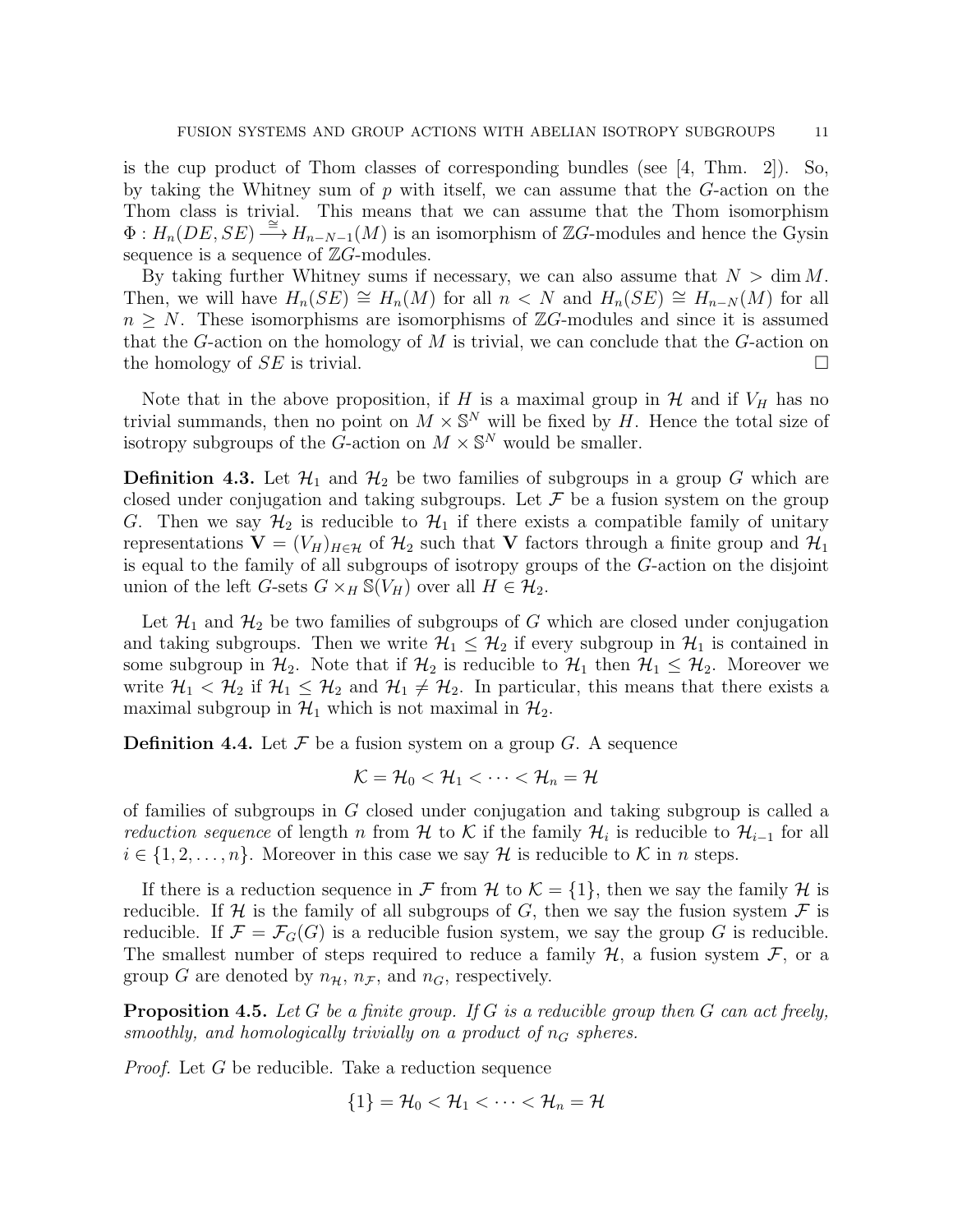of families of subgroups in G such that  $n = n_G$  and H is the family of all subgroups in G. Note that G acts on  $M = pt$  smoothly and homologically trivially with isotropy subgroups in  $H$ . Now assume that G acts smoothly on some smooth manifold M homologically trivially with isotropy subgroups in  $\mathcal{H}_i$  for some  $0 \leq i \leq n$ . By Definition 4.3, there exists a compatible family of unitary representations  $(V_H)_{H \in \mathcal{H}_i}$  such that subgroups that fixes a point in  $G \times_H \mathbb{S}(V_H)$  are in  $\mathcal{H}_{i-1}$  for every  $H \in \mathcal{H}_i$ . Now by Proposition 4.2, we obtain a smooth G-action on  $M \times \mathbb{S}^N$  for some N with trivial action on homology such that all the isotropy subgroups are in  $\mathcal{H}_{i-1}$ . Continuing this way, we get a smooth free action on a product of *n* spheres with trivial action on homology.

To prove Theorem 1.3 we will show that all solvable groups are reducible. The proof follows from a construction that is similar to the construction used in the previous section.

#### **Proposition 4.6.** Let G be a finite solvable group. Then, G is reducible.

*Proof.* Let G be a finite solvable group and  $G^{(0)} = G$  and  $G^{(i+1)} = [G^{(i)}, G^{(i)}]$  for  $i \geq 0$ . Let  $H$  be a family of subgroups in G closed under conjugation and taking subgroups. Assume that  $\mathcal{H} \neq \{1\}$  and n is the largest integer such that  $H \leq G^{(n)}$  for every  $H \in \mathcal{H}$ . Let

$$
r = \max\left\{ \text{rk}(HG^{(n+1)}/G^{(n+1)}) \mid H \in \mathcal{H} \right\}
$$

and let  $S = (\mathbb{Z}/m)^r$  where m is equal to the exponent of  $G^{(n)}/G^{(n+1)}$ . For each  $H \in \mathcal{H}$ , choose a map  $j_H : HG^{(n+1)}/G^{(n+1)} \to S$  and define  $\iota_H : H \to S$  as the composition

$$
H \to H/H \cap G^{(n+1)} \cong HG^{(n+1)}/G^{(n+1)} \xrightarrow{j_H} S
$$

for every  $H \in \mathcal{H}$ . Let  $\mathcal{F}_S$  denote the largest possible fusion system on S. Then,  $(\iota_H)_{H \in \mathcal{H}}$ is a compatible family of homomorphisms from  $\mathcal{F}_G(G)$  to  $\mathcal{F}_S$  supported by H. Using the biset and the representation constructed in Proposition 3.3, we can reduce  $\mathcal{H}$  to  $\mathcal{H}'$ so that every  $H \in \mathcal{H}'$  satisfies  $\text{rk}(HG^{(n+1)}/G^{(n+1)}) \leq r-1$ . In particular,  $\mathcal{H}'$  is strictly smaller than  $\mathcal{H}$ . This shows that G is reducible.

This completes the proof of Theorem 1.3. It is clear from the above proof that if we can find ways to construct  $\mathcal{F}$ -stable bisets with large isotropy subgroups then we can prove more general theorems on constructions of free actions and possibly solve Problem 1.2 completely. In a future work we will investigate which conditions on a fusion system  $\mathcal F$ guarantee the existence of a left  $\mathcal F$ -stable biset with relatively large isotropy subgroups.

Acknowledgement. We thank the referee for a careful reading of the paper and for many corrections and helpful comments.

#### **REFERENCES**

- [1] A. Adem, J. F. Davis, and Ö. Unlü, Fixity and free group actions on products of spheres, Comment. Math. Helv. 79 (2004), 758–778.
- [2] S. Bouc, Biset functors for finite groups, Lecture Notes in Mathematics 1990, Springer-Verlag, Berlin, 2010.
- [3] A. Heller, A note on spaces with operators, Ill. J. Math. 3 (1959), 98–100.
- [4] P. Holm, *Microbundles and Thom classes*, Bull. Amer. Math. Soc. **72** (1966), 549-554.